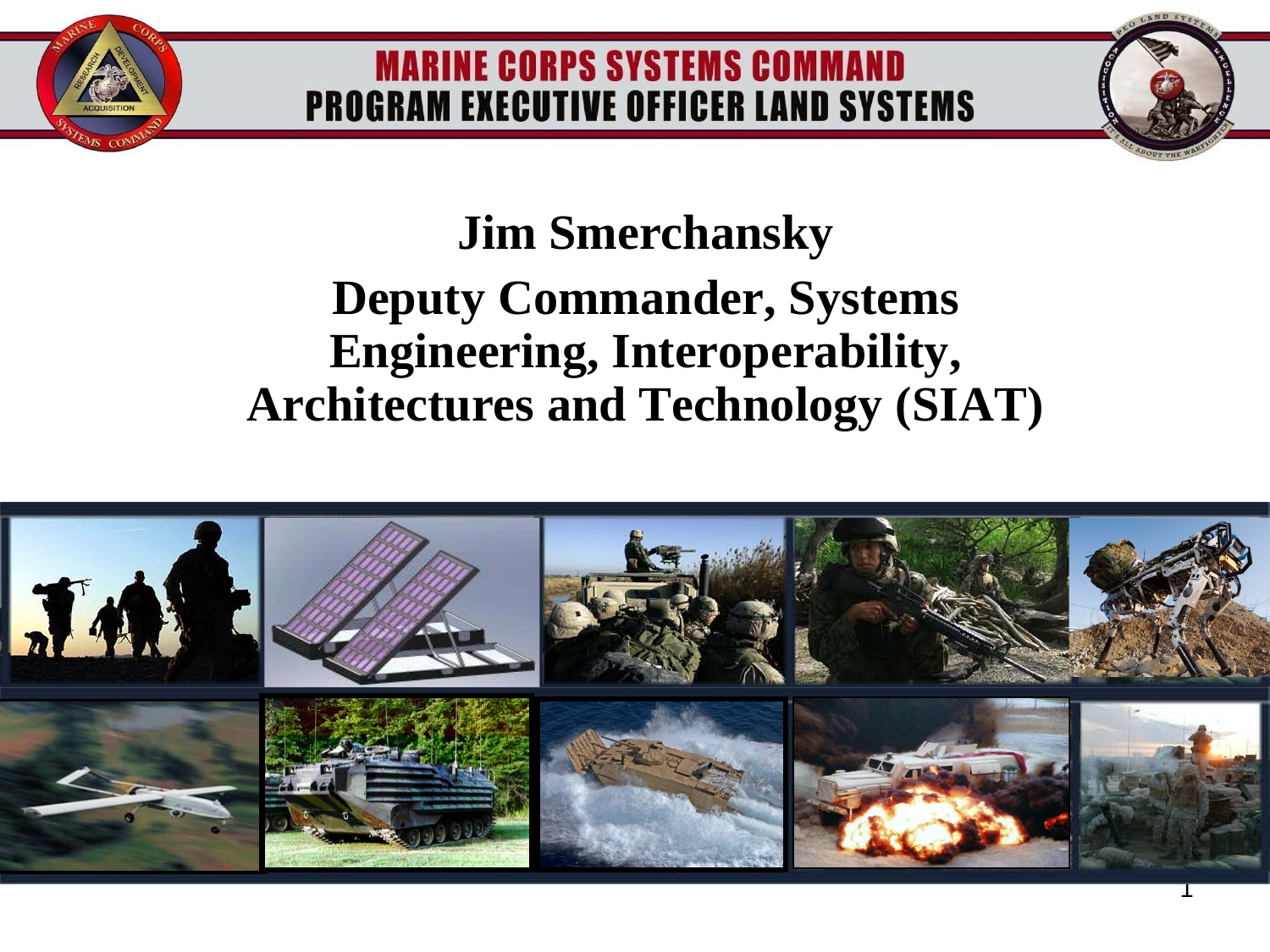#### *Agenda*

# Command Overview

- Mission
- Organization
- How We are Different

Common Technology Needs Doing Business with USMC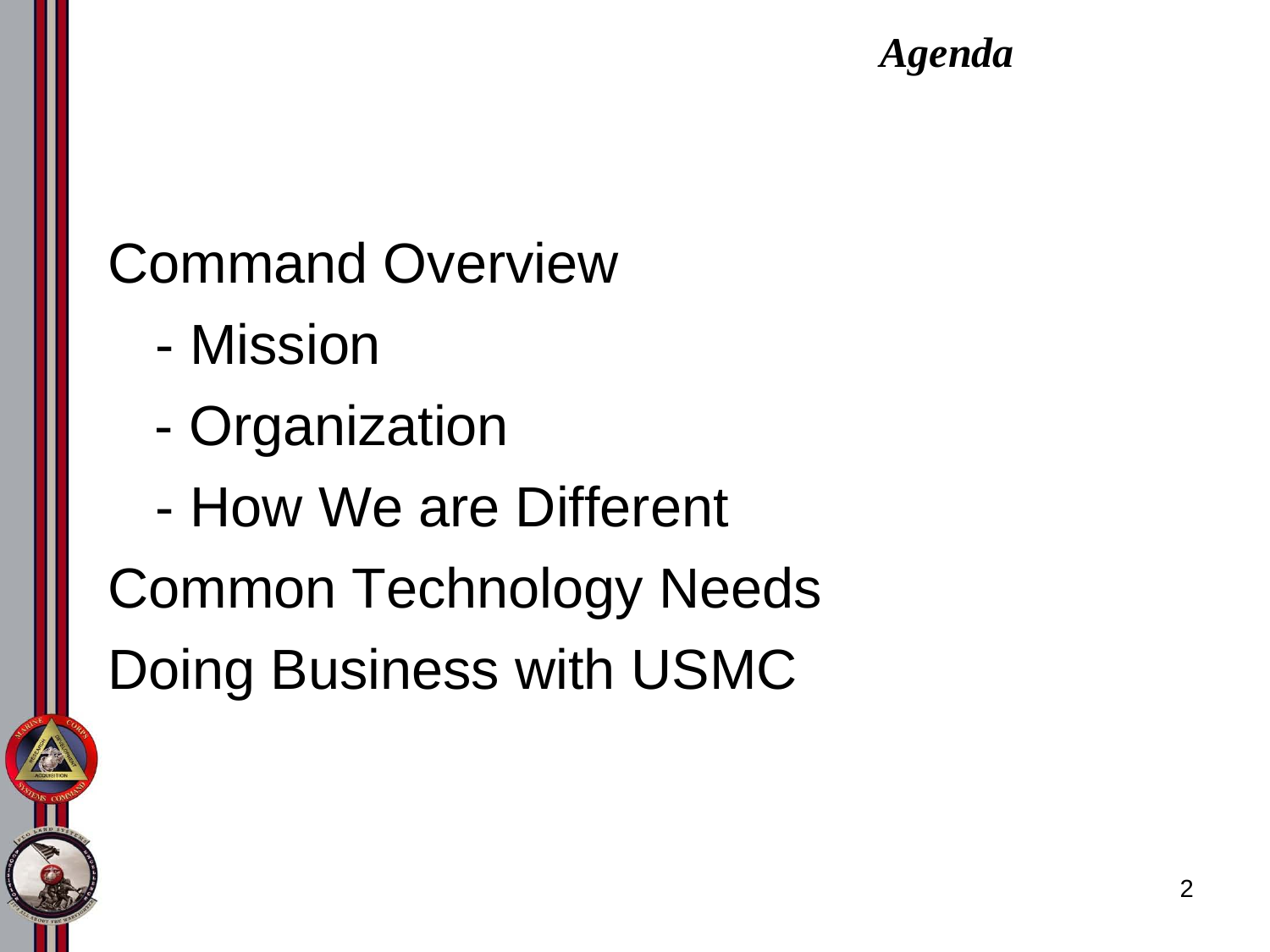#### *Mission*

## **Marine Corps Systems Command**



- We're the Commandant of the Marine Corps' agent for acquisition and sustainment.
	- We field systems and equipment used by the Marine Corps and joint operating forces to accomplish their warfighting mission.
	- We manage the life cycle of MCSC acquired systems and equipment.
- We provide competency resources, policies and processes to PEOs and Program Offices.

**We will equip and sustain the Nation's expeditionary "Force of Choice"**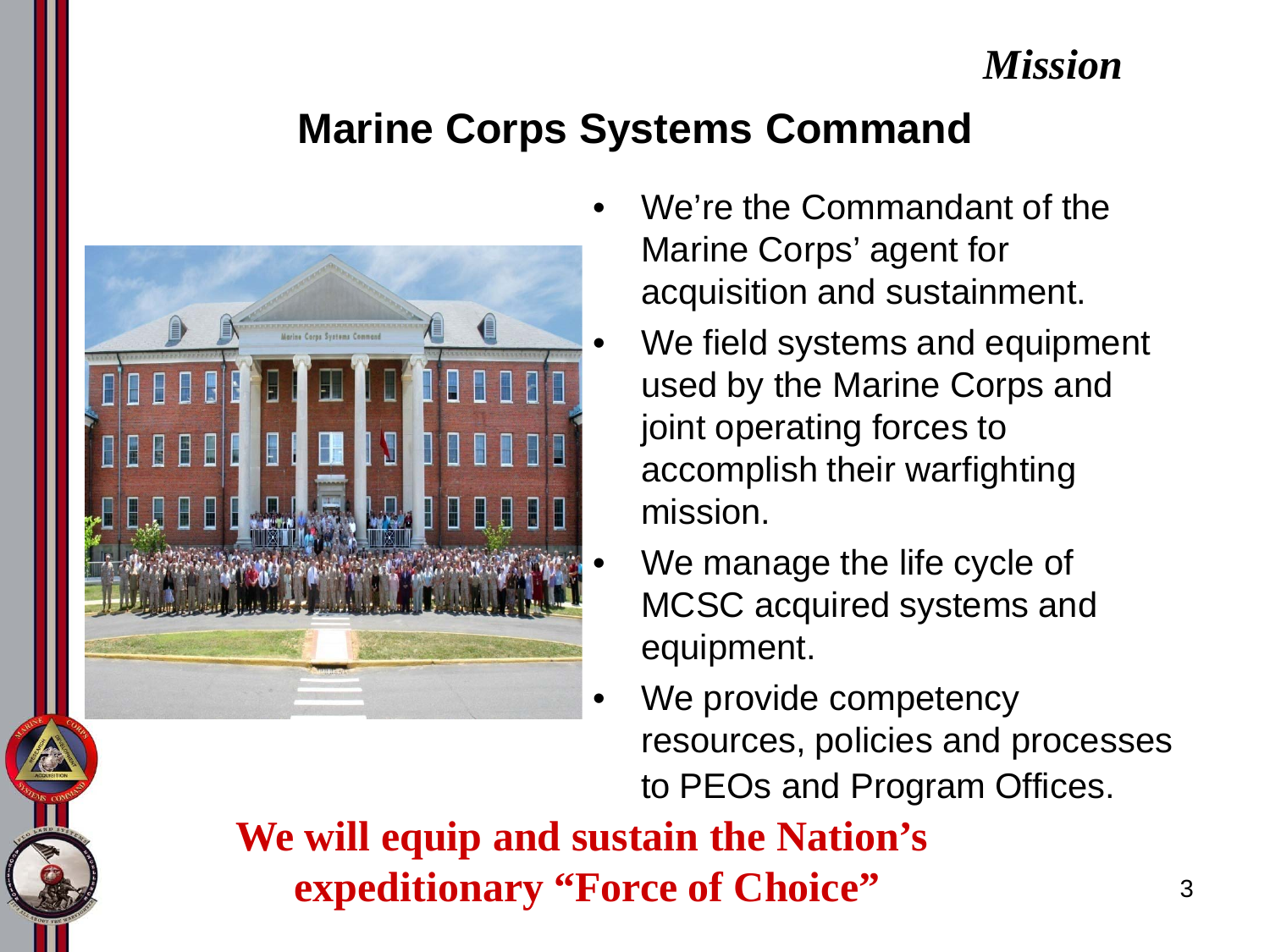#### **Reporting Chain**

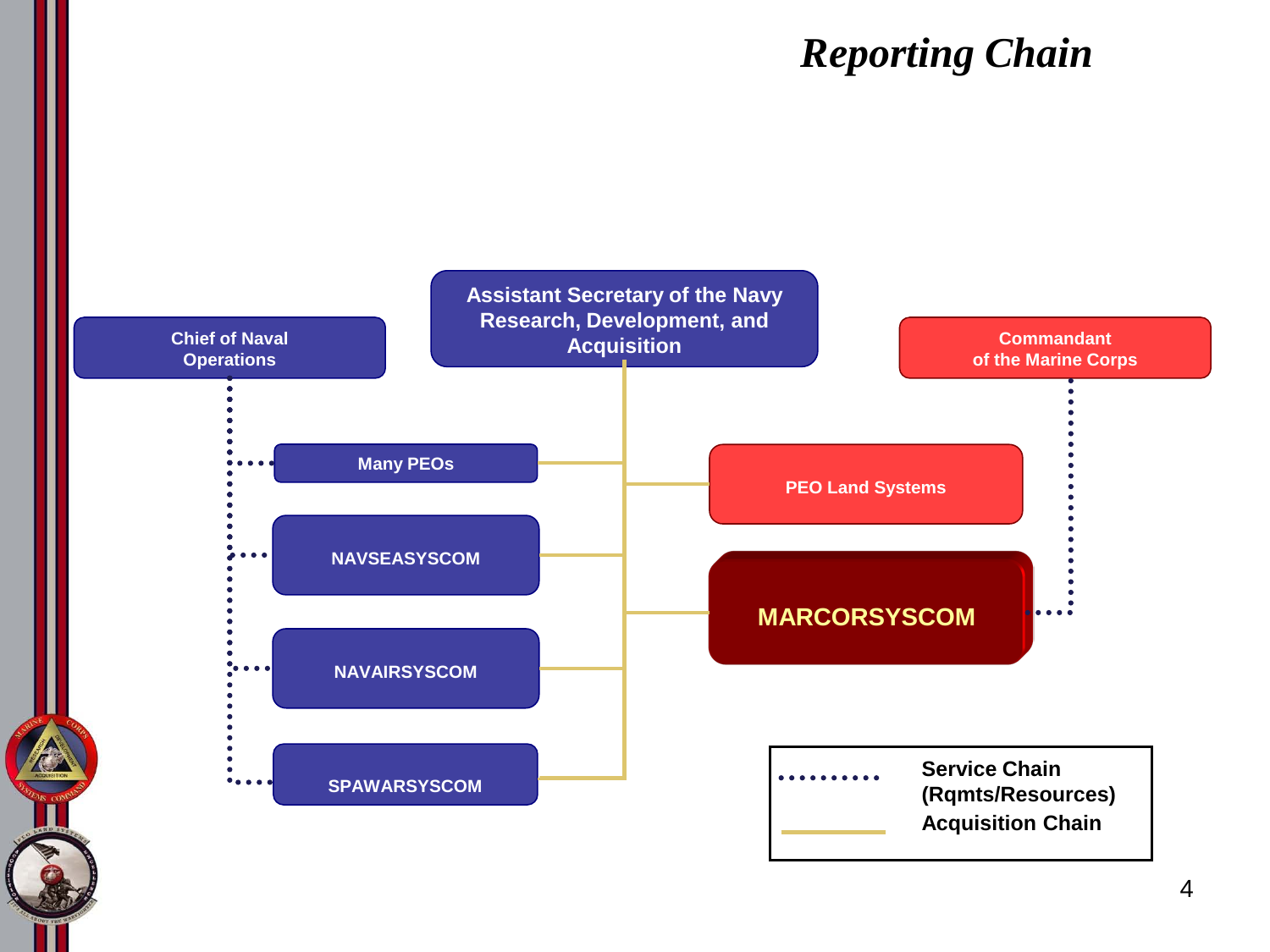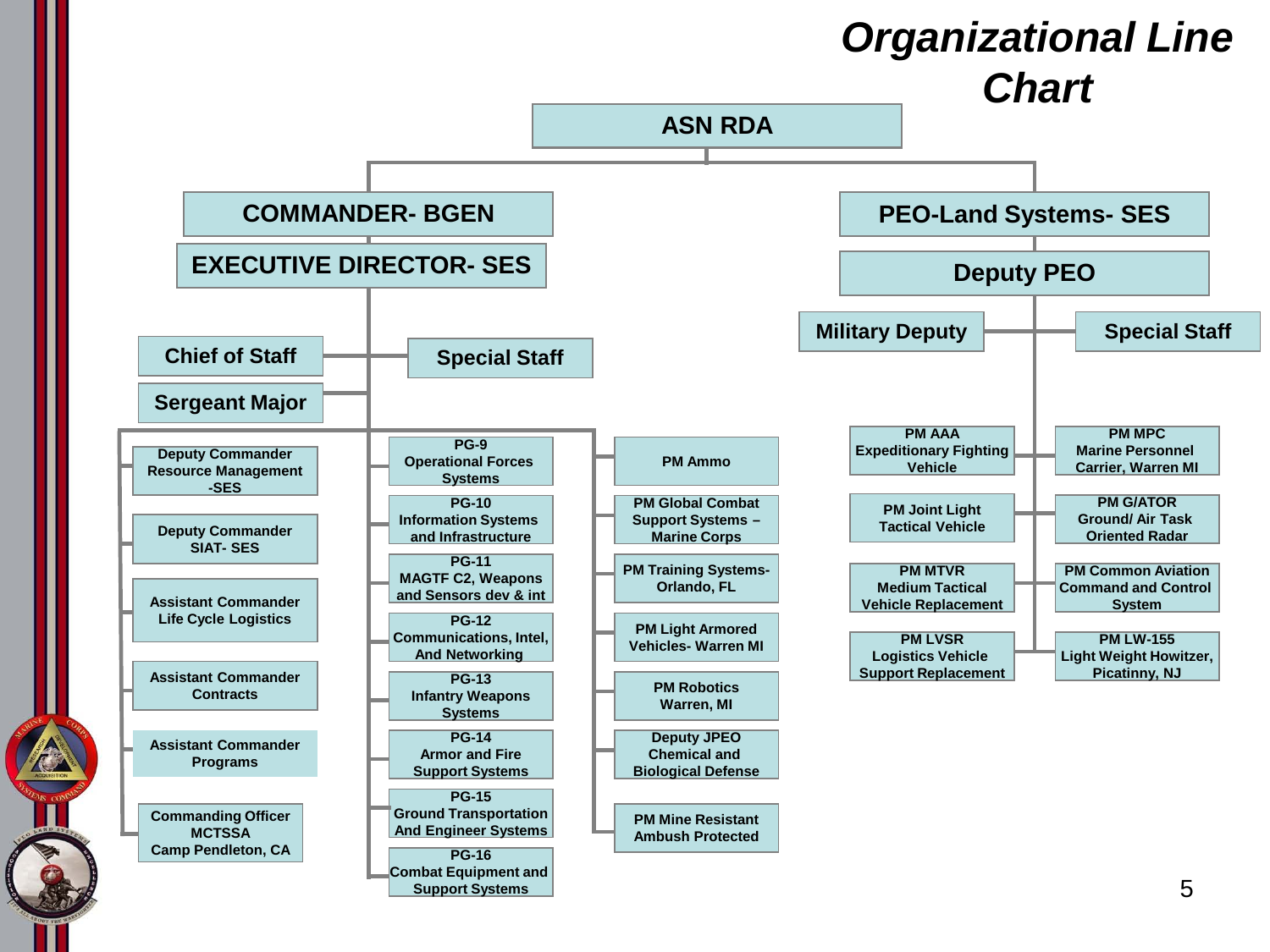#### *Workforce Locations Workforce Locations*

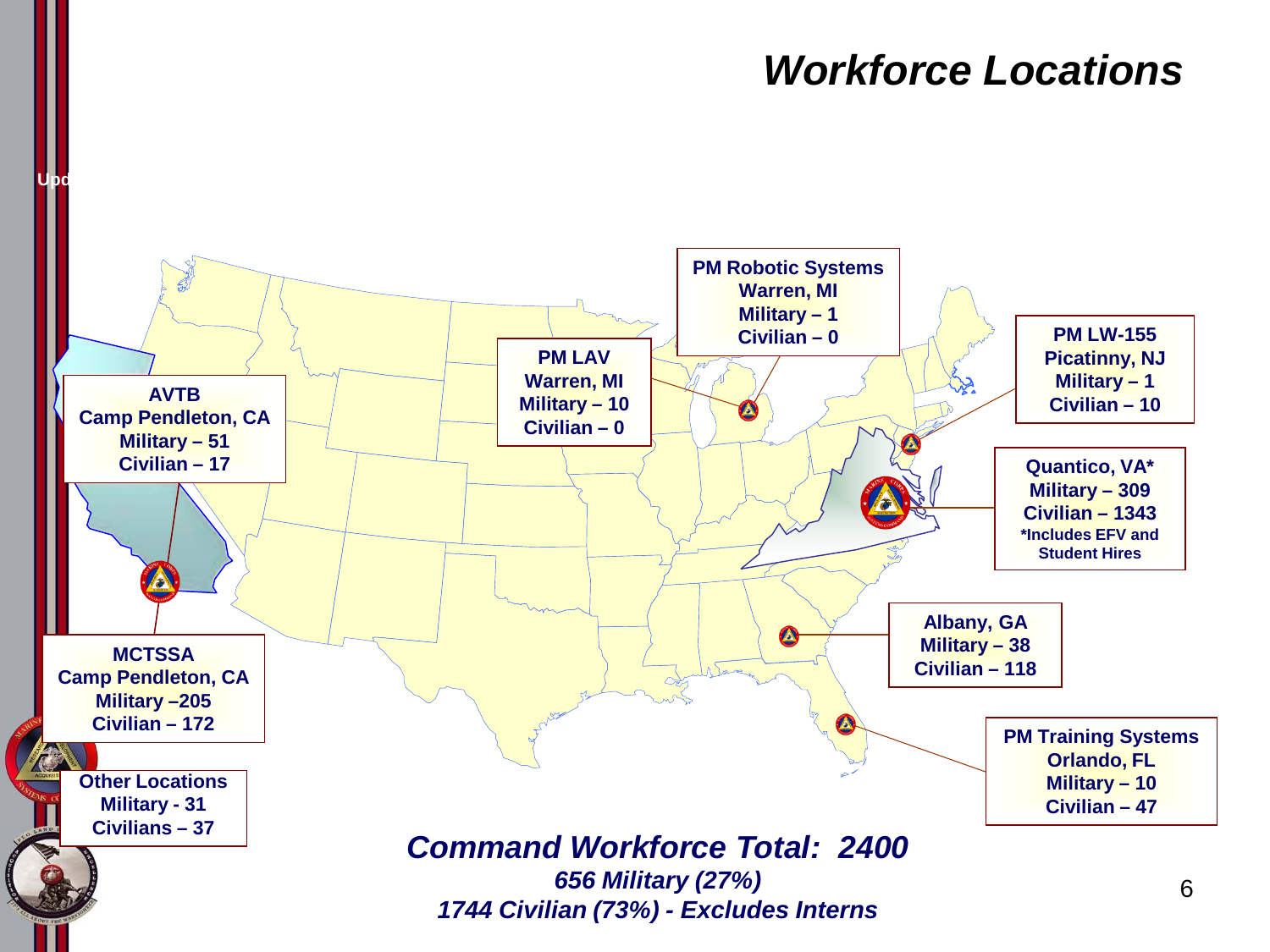#### *How We are Different How We are Different*

- Smaller Programs (ACAT 3, 4 and AAPs)
	- Shorter Life Cycles
	- Faster Cycle Times
	- More Competition Many Vendors
- Greater Joint Integration and Dependency
	- Sea, Air and Land
	- Use Army, Navy and Air Force Equipment
- Less Resources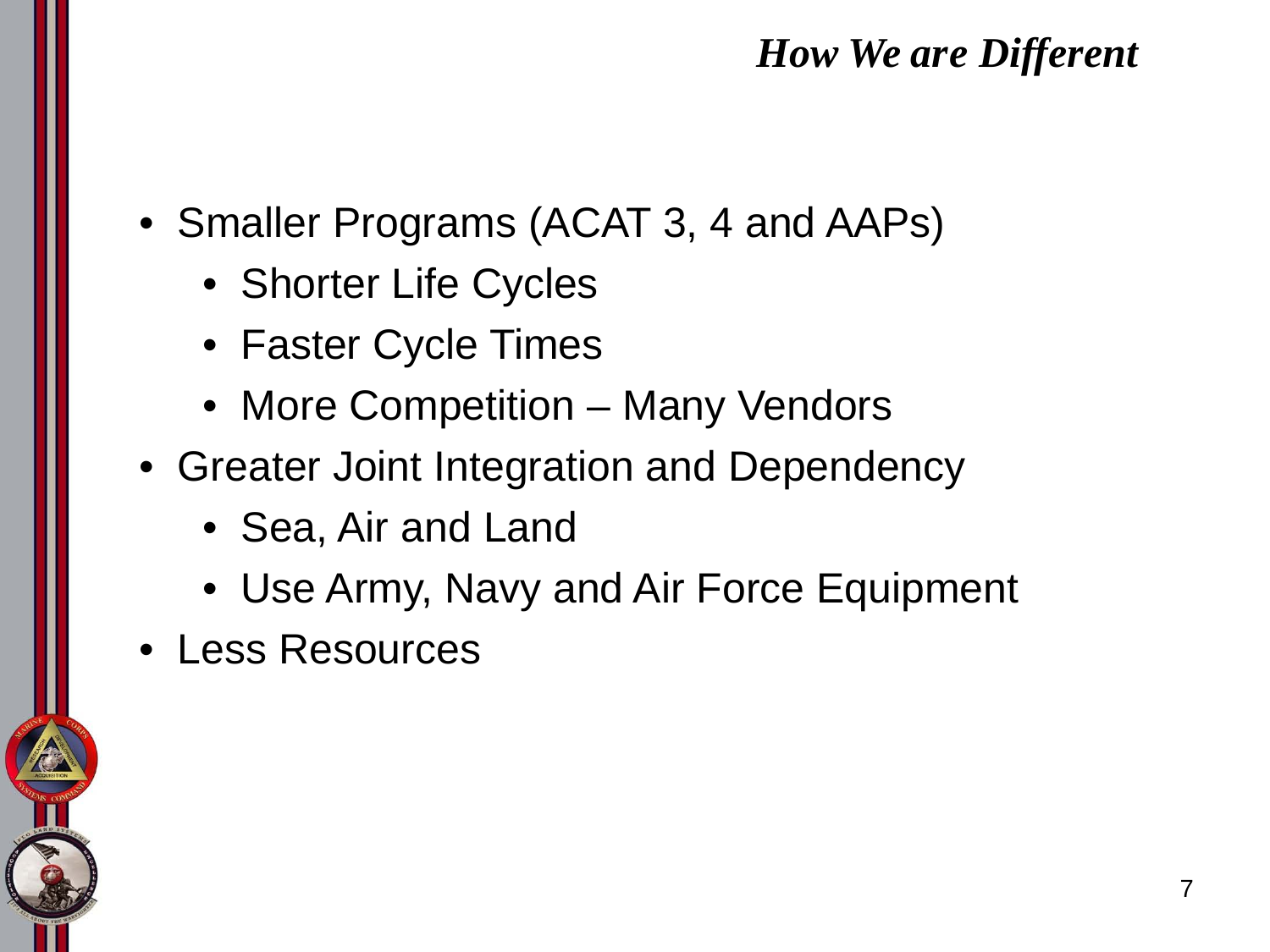#### **Smaller Programs**

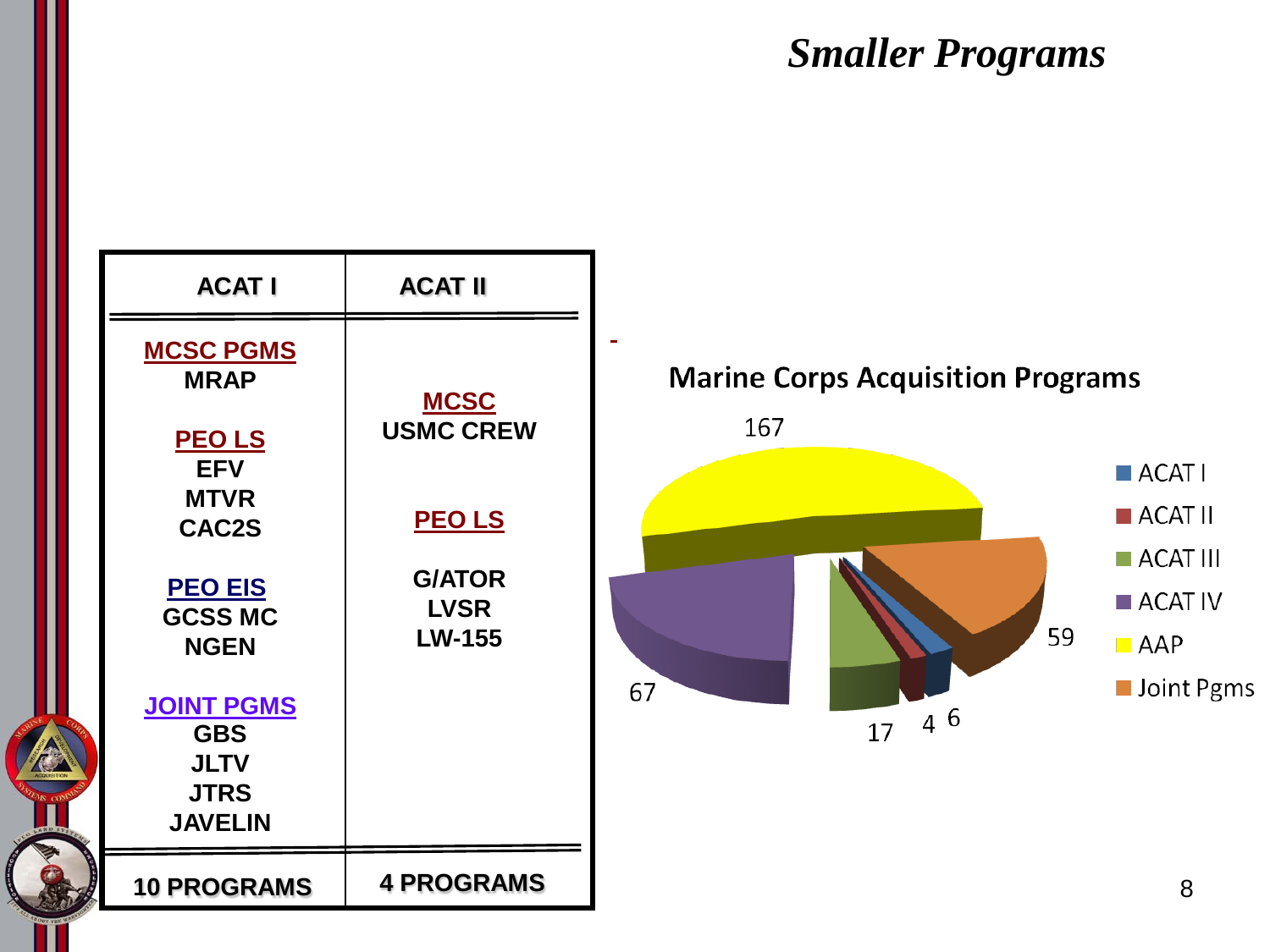#### *Shorter Cycle Times*



#### Mobile Trauma Bay

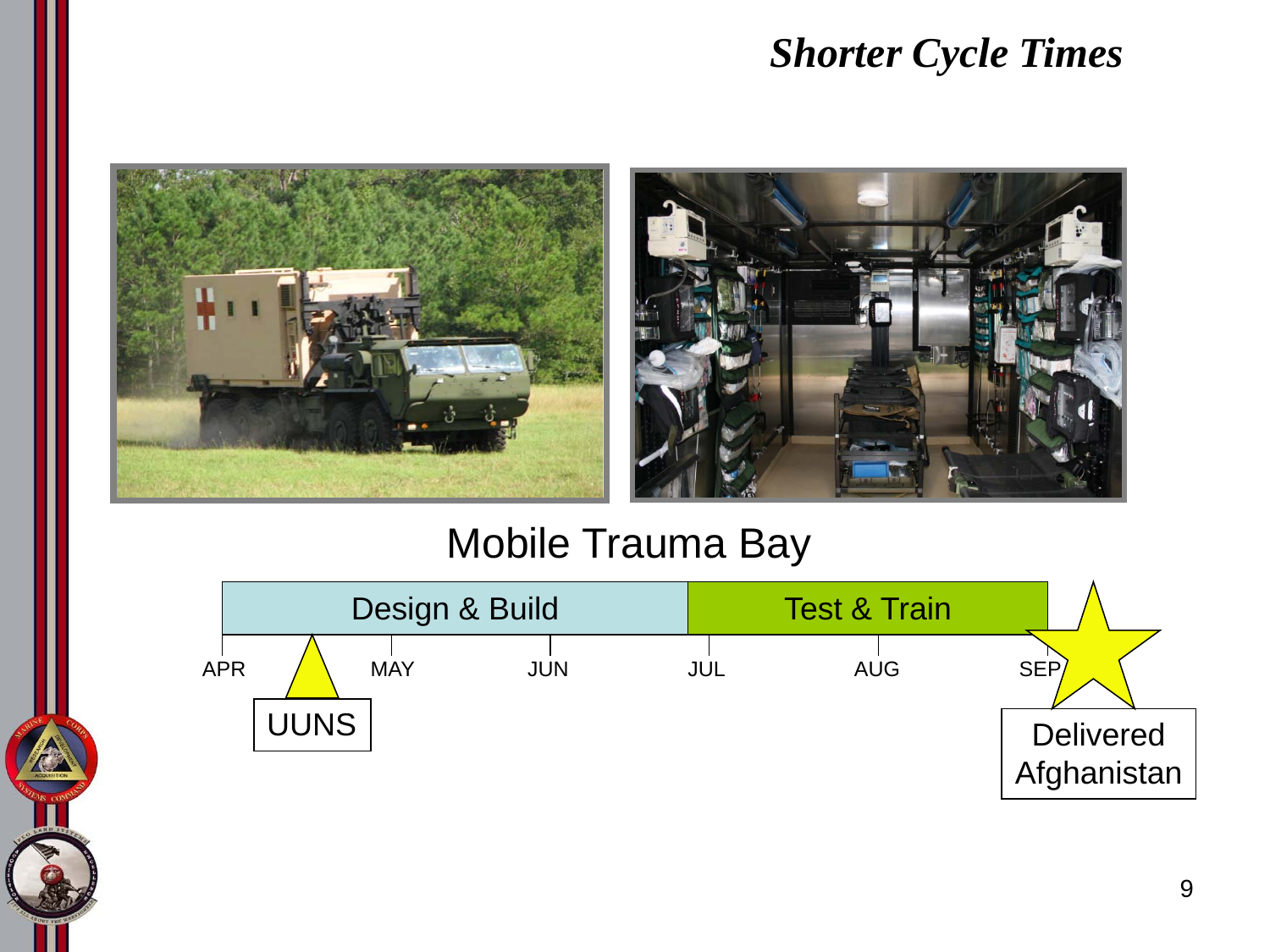## *Greater Integration & Dependency*

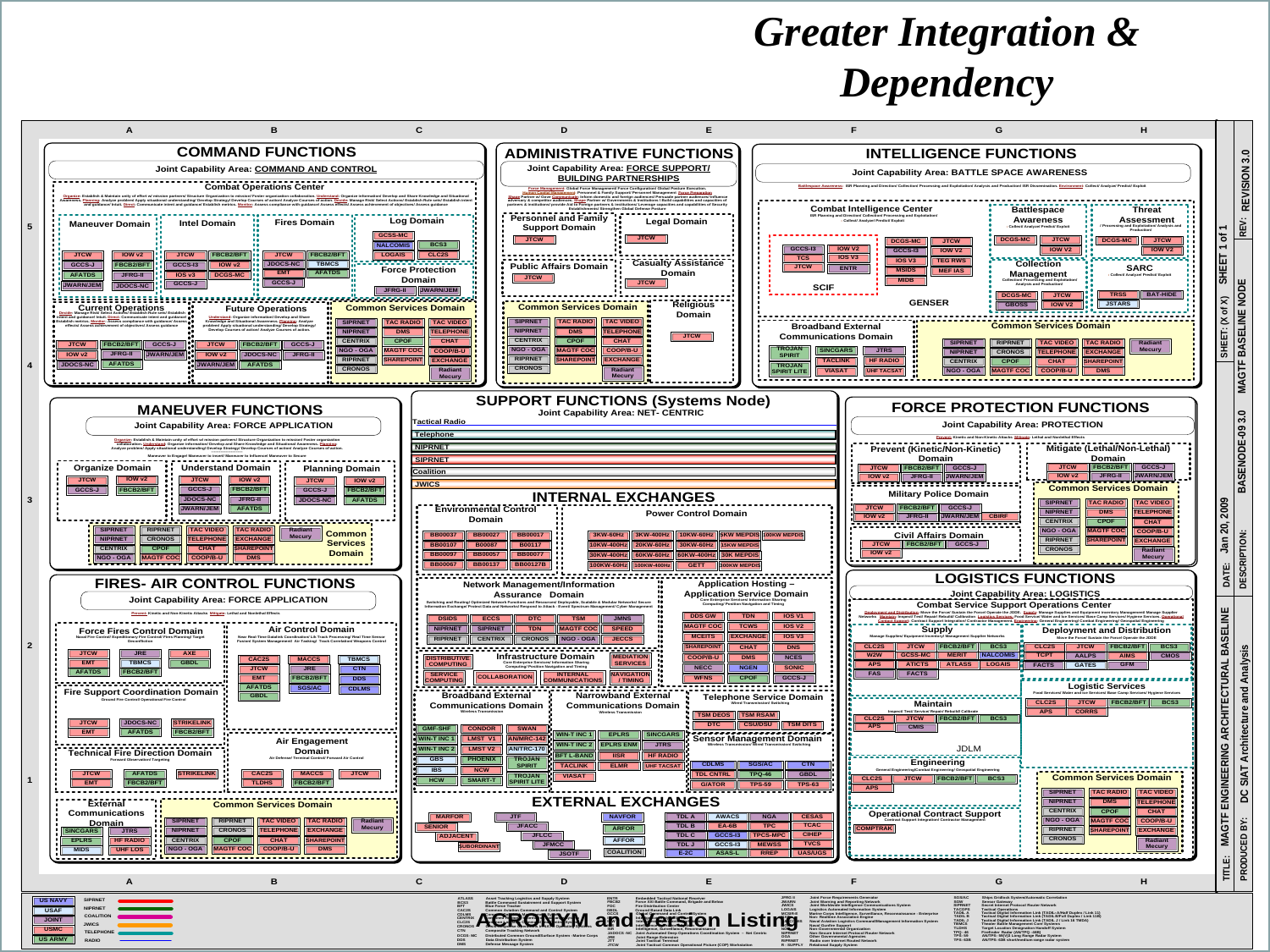## *Budget Profile*

Total Funding - All Appropriations\* (Baseline + OCO) FY 2002 - FY 2015



\*Includes MCSC and supported PEOs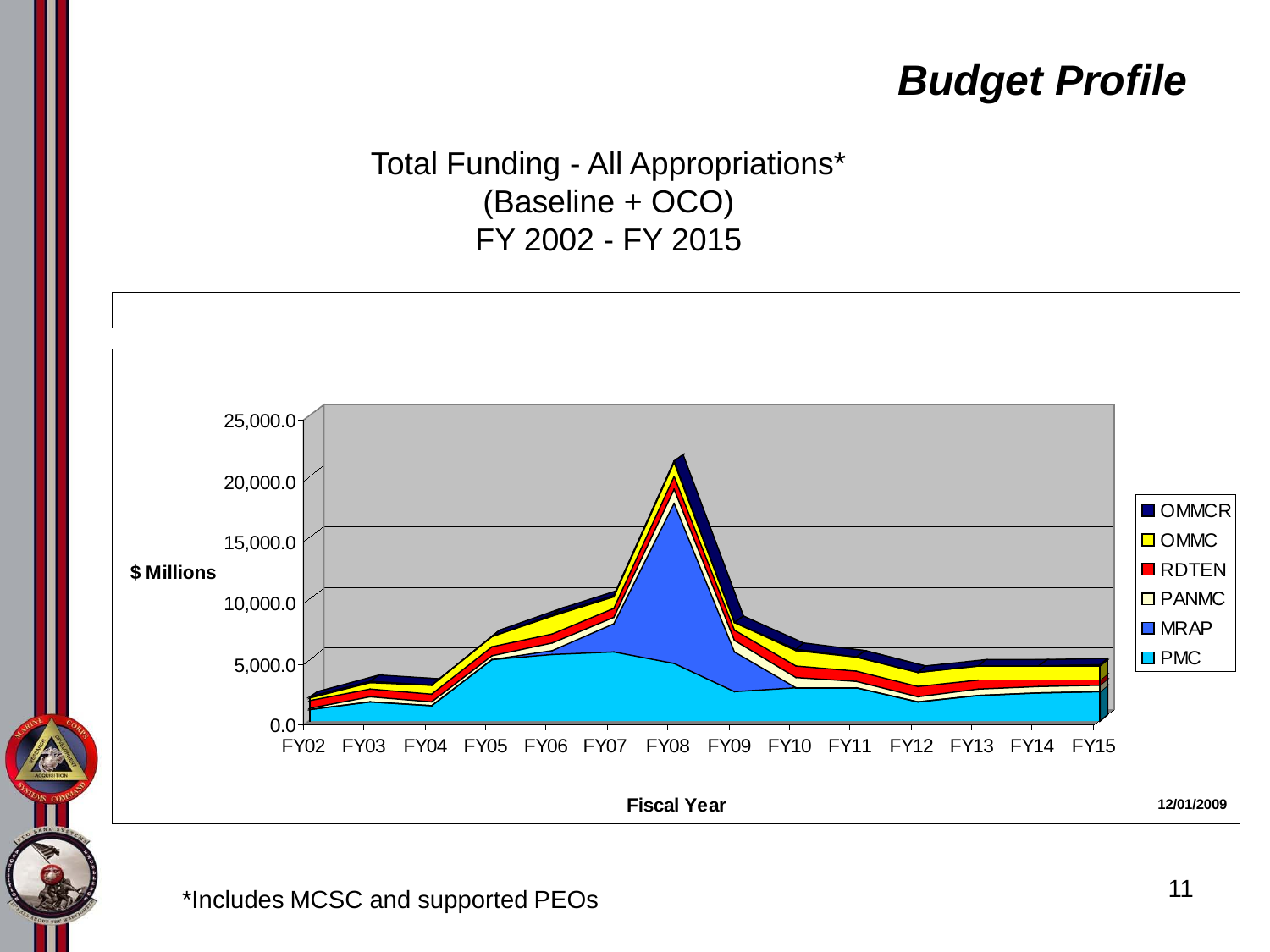### *Common Technology Needs*

- All Systems
	- Reduce Power Consumption & Fuel Efficiency
	- Reduce Life Cycle Cost
- C4I Systems
	- Improve data fusion, integration & mining
	- Reduce Footprint
	- Address Bandwidth limitations
- Vehicles
	- Improved Mobility & Survivability
	- Recover Space & Reduce Weight
- **Dismounted** 
	- Lighten the Load
	- Improved Mobility & Survivability
	- Improved C4I/Situtional Awareness
- **Weapons** 
	- Reduce Weight
	- Increase accuracy & effect







12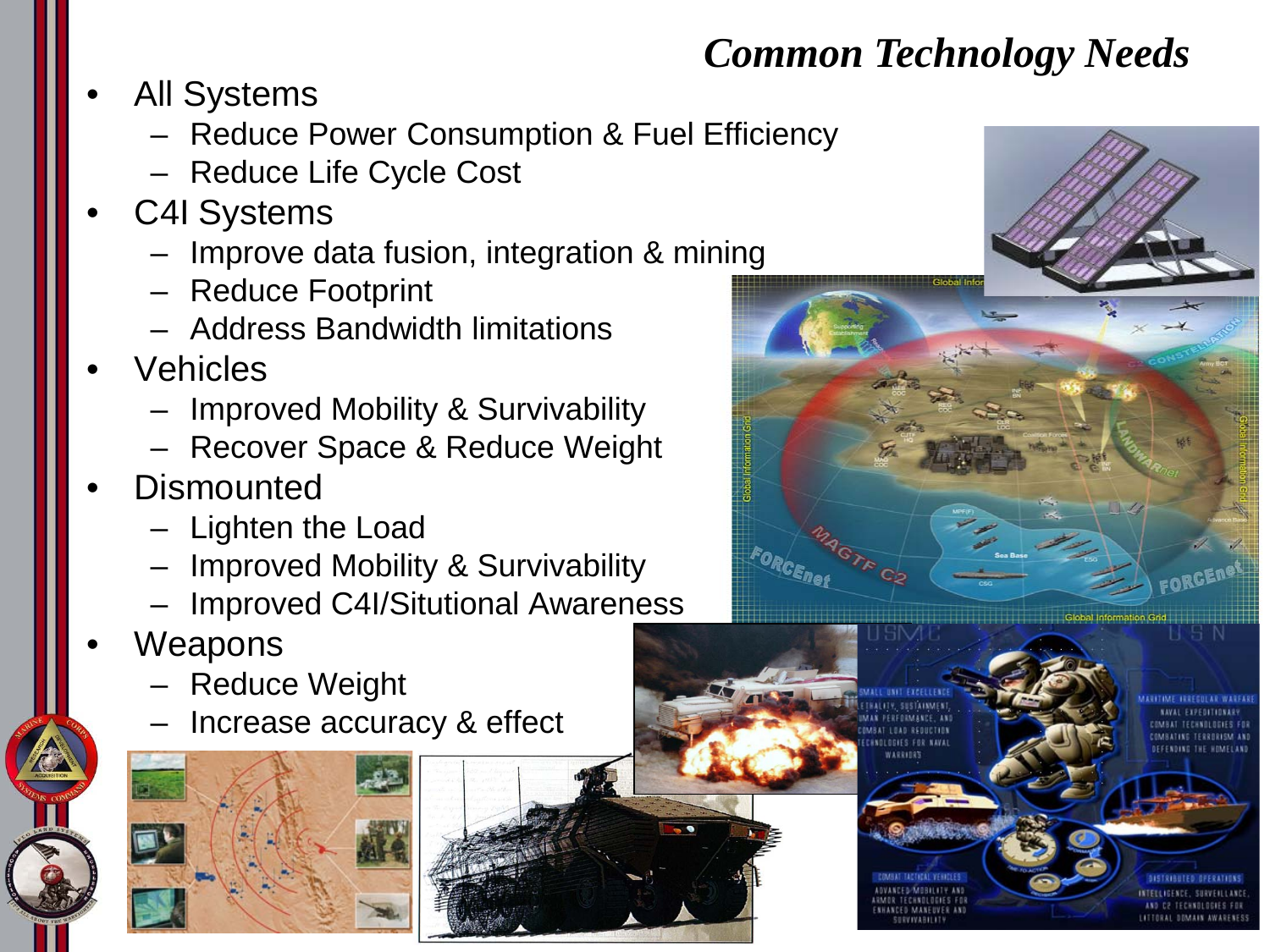### $\boldsymbol{\mathit{Technology\,POCs}}$

Chief Technology Officer, 703-432-3950

PEO LS, 703-432-4596

Expeditionary Energy, 703-432-3854

Corrosion Prevention And Control, 703-432-6165

Science & Technology Office, 703-432-3095

PG-11 MAGTF C2, 703-432-4178

PG-12 Communications, INTEL & Networking, 703-432-4368

PG-13 Infantry Weapons Systems, 703-432-3676

PG-14 Armor & Fire Support Systems, 703-432-4259

PG-15 Ground Transportation & Engineer, 703-432-3695

PG-16 Combat Equipment & Support Systems, 703-432-4377

MCTSSA, 760-725-2804

Training Systems, 321-231-3316



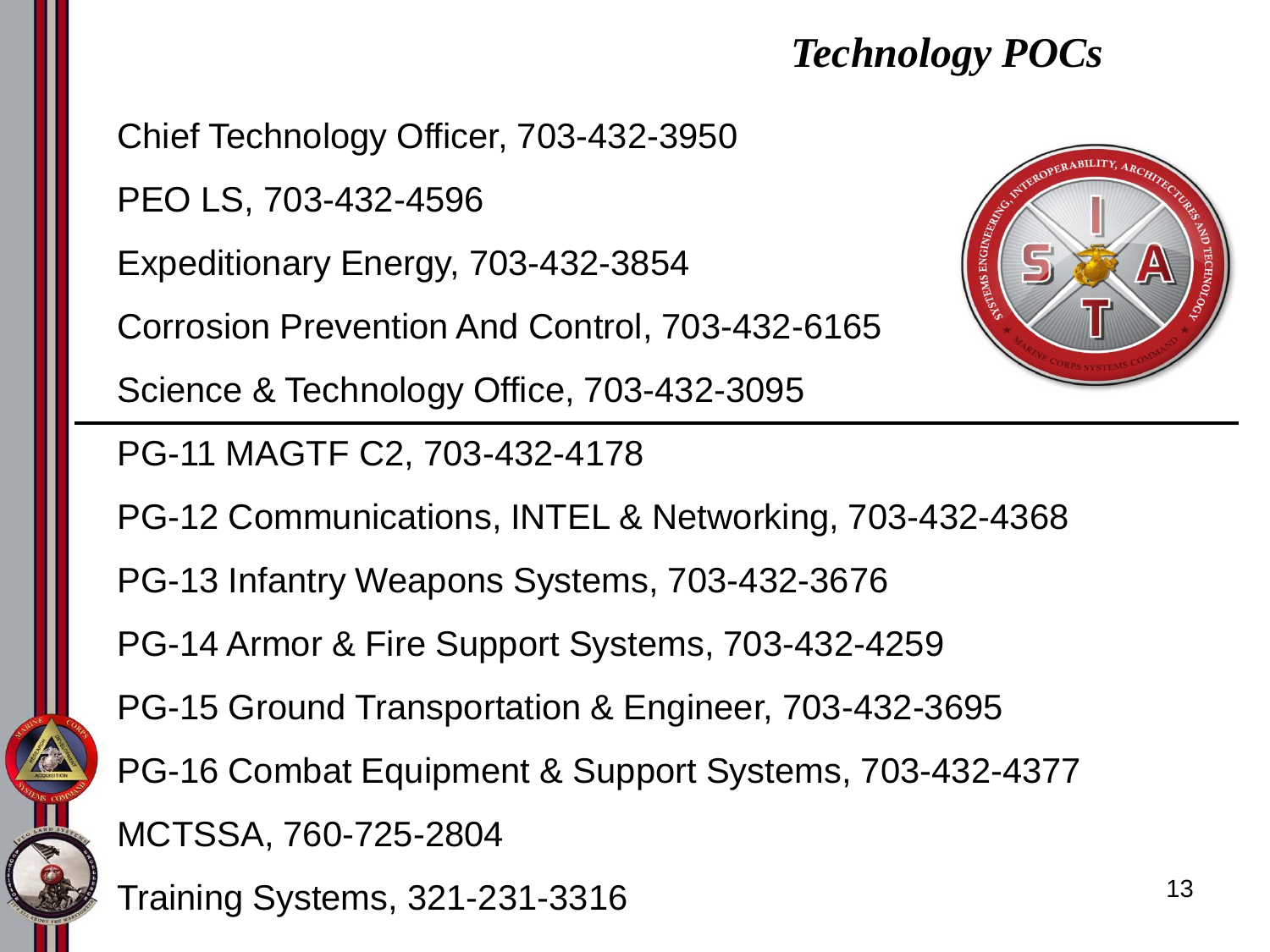## *Doing Business with the Marine Corps*

- Contract opportunities [www.neco.navy.mil](http://www.neco.navy.mil/).
	- New Sources Sought announcements
	- Requests for Information (RFIs)
	- Requests for Quotes (RFQs)
	- Requests for Proposals (RFPs)
- Small Business Opportunities
	- MCSC Small Business Innovation Research (SBIR) program, at [www.marcorsyscom.usmc.mil/sites/tto/sbir/SBIR\\_HOME.htm](http://www.marcorsyscom.usmc.mil/sites/tto/sbir/SBIR_HOME.htm).
	- Federal Business Opportunities website, [www.fbo.gov.](http://www.fbo.gov/)
	- Associate Director for Small Business (703) 432-3946.
- Sponsored Conferences
	- See Handout for description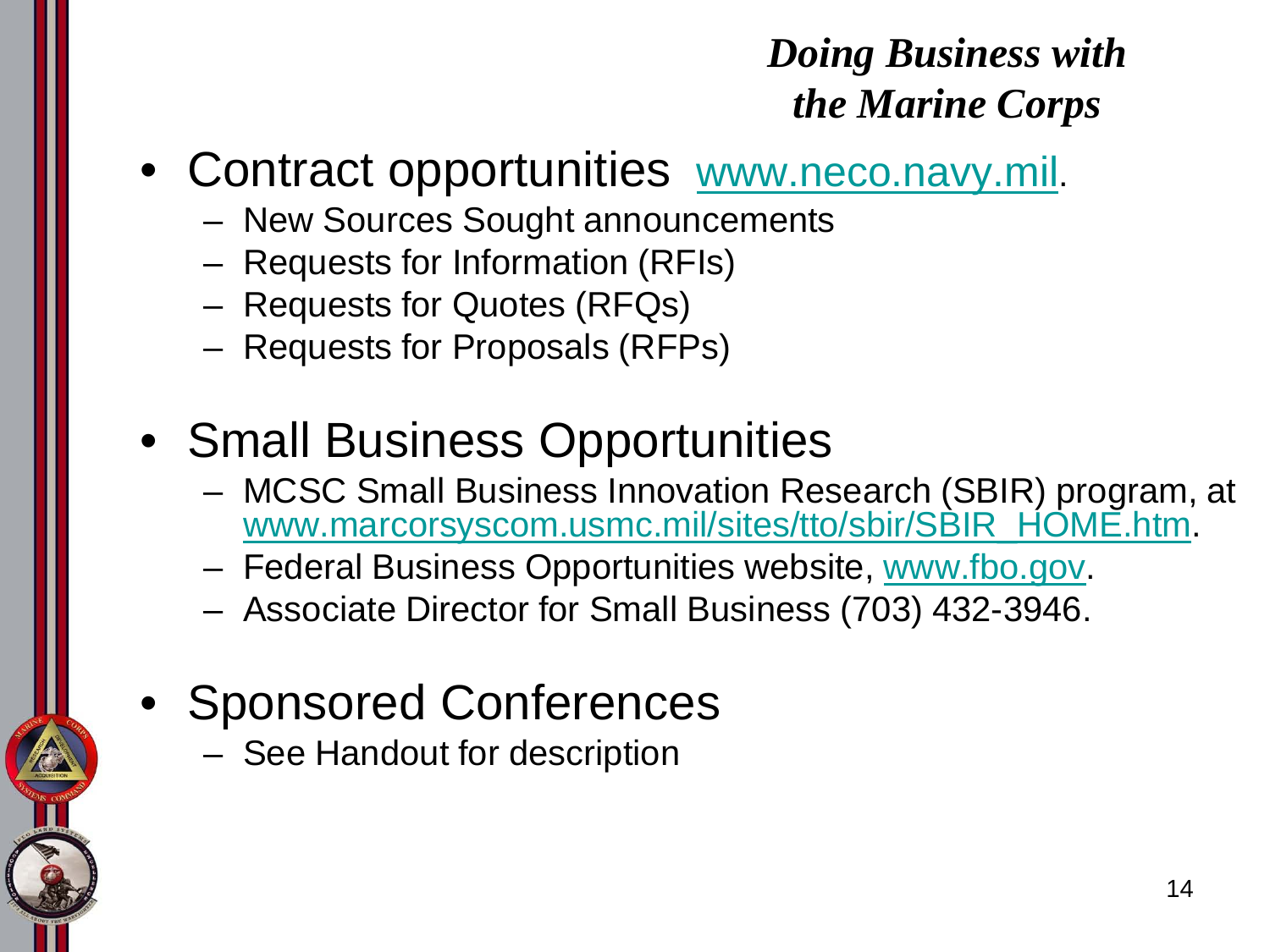## *Doing Business with the Marine Corps*

**Acquisition** 

**Requirement** 

- Technology Development (Office of Naval Research)
	- New Technology at any stage of development
	- Meets need in USMC S&T Strategic Plan
	- [www.onr.navy.mil/sci\\_tech/30/](http://www.onr.navy.mil/sci_tech/30/).
- Requirements (MCCDC/MCWL)
	- MCWL is the Industry entry point for Requirements (MCCDC) & Training (TECOM) Commands
	- New Warfighting Capabilities
	- [www.mcwl.quantico.usmc.mil/technology.cfm](http://www.mcwl.quantico.usmc.mil/technology.cfm).
- Acquisition (MCSC & PEO LS)
	- Documented Warfighting Capability
	- Mature Technologies (Tested Prototype)
	- Matches Published Needs [www.marcorsyscom.usmc.mil/sites/tto](http://www.marcorsyscom.usmc.mil/sites/tto)
		- DC SIAT Booth
		- PEO LS Advanced Technology Investment Plan

**Tech** 

Developer